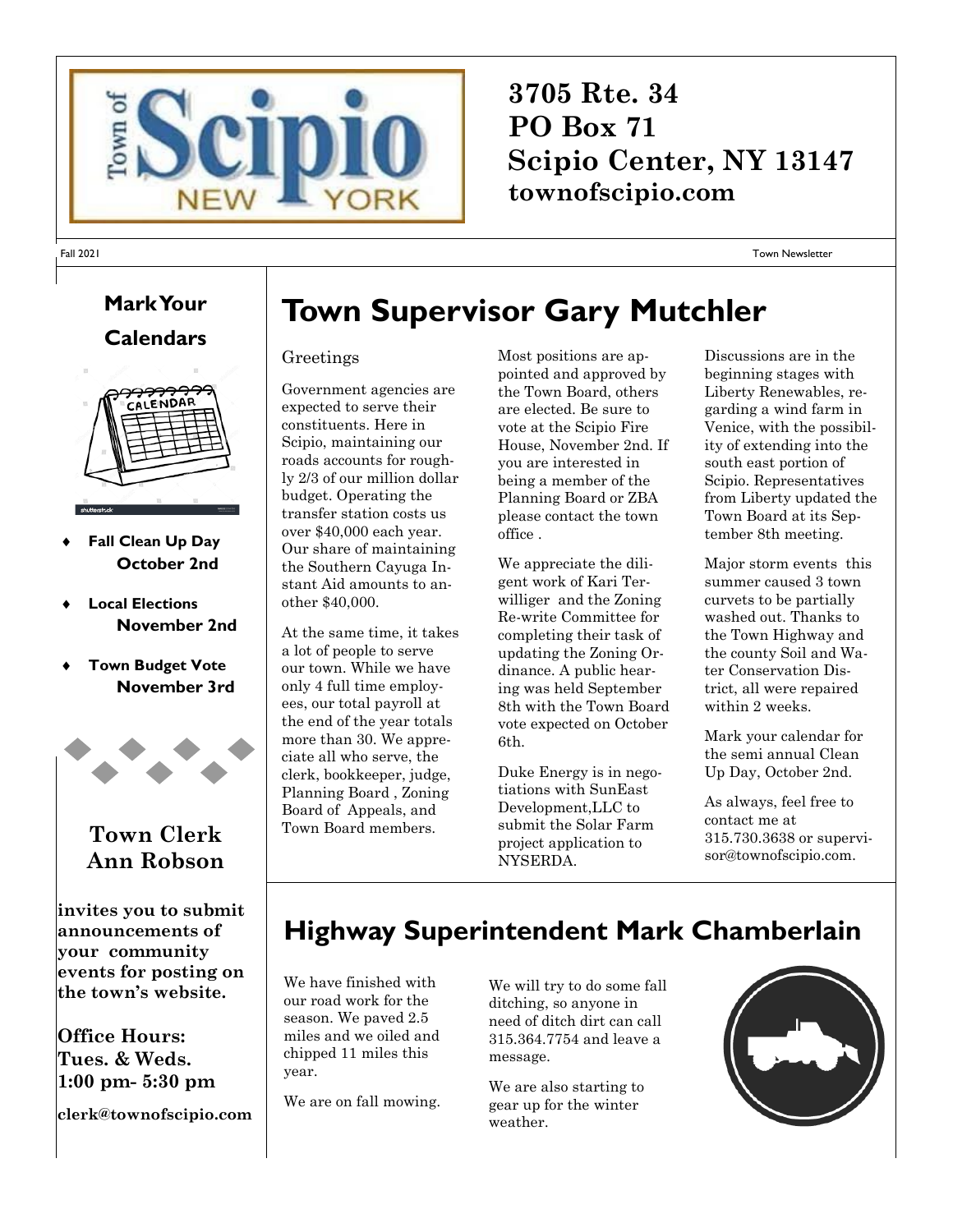# **County Legislator Keith Batman District 7**

An essential role of a County Legislator is to advocate for the community and respond to individual constituent needs. This might include advocating for the paving of our many County owned roads, like Sherwood Road, or assisting residents to resolve issues with the DMV, Health, Treasurer's, Highway or Soil and Water Departments,.

As your Legislator, I cannot always help, as was the case with some of the catastrophic results of the flash flooding on Fire lane 10, but in all cases I will do whatever possible to offer residents

assistance. This is my job and my responsibility, and I take it seriously. My job is not about National or State political infighting, it is about good management of County resources and acting on your behalf. Please feel free to contact me at kbatman@cayugacounty.us or at 315.294.8070 with any needs or ideas.

On a less positive note, we all are aware of the uptick in cyanobacteria in our lakes (HABs), particularly in Cayuga Lake, as well as the resurgence in reported COVID cases in our community and in the Nation. We need to be aware of both threats. For HABs, the need remains to Know It, Avoid It , Report It. For COVID we must remain vigilant and cautious: get vaccinated, stay home if you do not feel well, distance and mask in public spaces. We can defeat both threats, but only if we remain attentive and focused.

**KEEPING DOGS SAFE FROM HARMFUL ALGAL BLOOMS** (HABs)

## **Southern Cayuga Instant Aid**

Southern Cayuga Instant Aid, Inc. (SCIA) has been busy in 2021, with 242 calls by the end of July. COVID-19 is back in the Scipio community, please feel free to call us if you are feeling ill and especially if short of breath, We are here to serve 24/7. SCIA is blessed with a great staff, especially Melinda Pitman and Eric Morrissey, whom are Scipio residents.

Congratulations to Melinda Pitman on her promotion to Assistant Chief of Operations at SCIA. Mel graduated from Wells College in 2018 with a degree in Criminal Justice. While a student, she started volunteering at SCIA, and soon decided to pursue EMS training. She completed EMT training in December 2018, and immediately began a Paramedic program, which she completed in May 2020. It was quite a challenge to be both a student during COVID while working with COVID patients.

Mel and her wife, Rachel Moran, own a home in Scipio Center. Rachel is a volunteer at SCIA and both of them volunteer for the Scipio Fire Company. In addition to her work at SCIA Mel

works for TLC in Auburn and teaches ALS (Advanced Life Support) and PALS ( Pediatric Life Support) at Upstate Medical Center. She helped organize a very successful Mock DWI and Distracted Driving Program at Southern Cayuga High School back in 2019. The workshop was a collaborative effort with the NYS Police, Cayuga County Sheriff's Department, local fire departments, Wells College Theatre students, and SCCS, especially their CFR (Certified First Responder) students. Even the LifeNet helicopter made an appearance!. Mel looks forward to becoming more involved in the developing the next program.

Congratulations, also , to Erin Morrissey who graduated from Wells College in May with a Math major and Education minor. Erin is an EMT at SCIA and also volunteers at the Scipio Fire Company. Erin begins her teaching career this Fall as an 8th Grade Math teacher at Dewitt Middle School in Ithaca. Though her days will be busy, she plans to continue to help out at both SCIA and the Scipio Fire Company. Thank you for your dedication. And all the best.

## *Thank You Volunteers*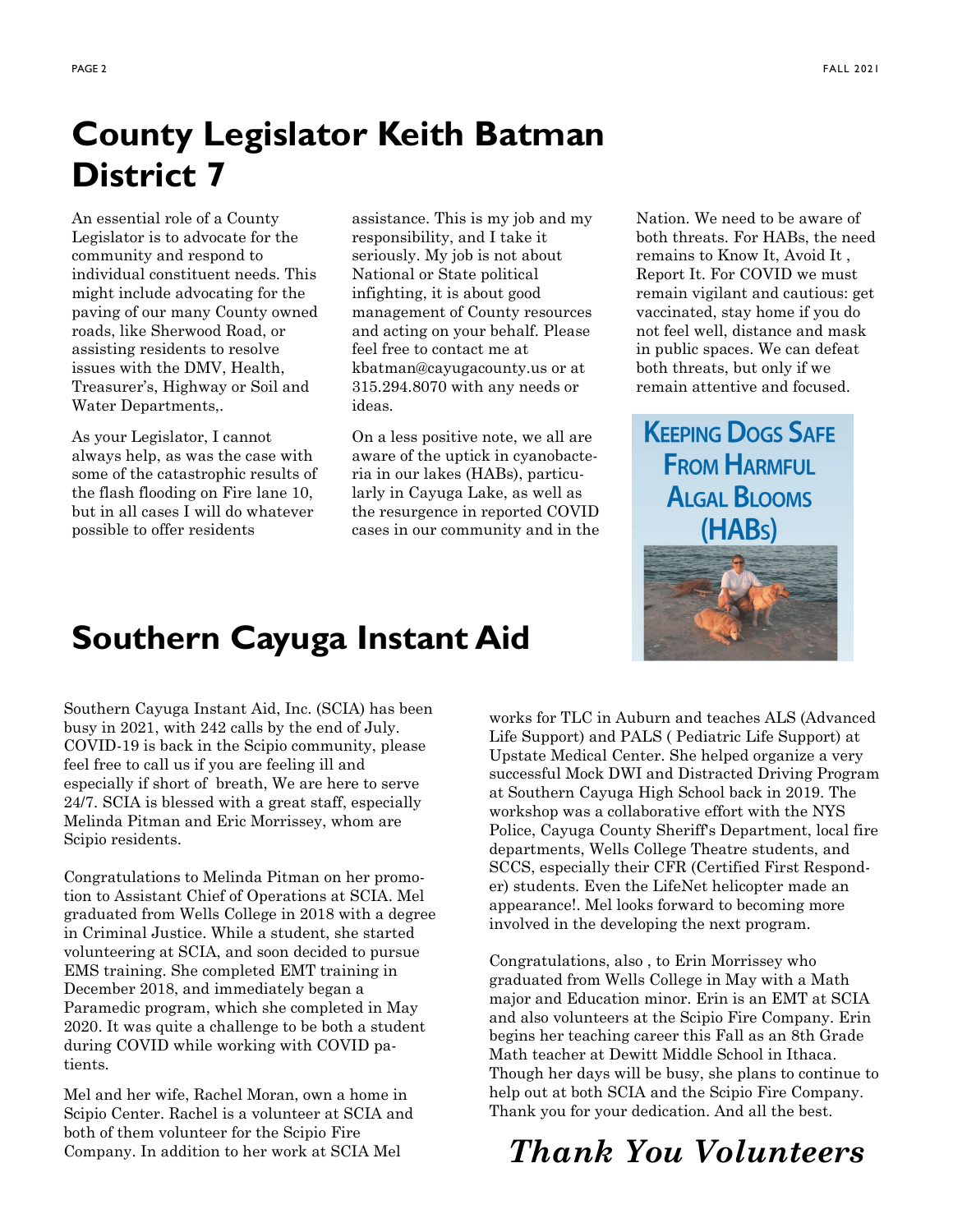

**Transfer Station & Recycling Center** 3705 St. Rte. 34 Scipio Center, NY 13147

### **Days and Hours of Operation**

| Wednesday | 5 pm to 8 pm | May, June, July, August |
|-----------|--------------|-------------------------|
| Wednesday | 5 pm to 7 pm | September               |
| Saturday  | 9 am to 4 pm | <b>All Year Round</b>   |







#### Toss clear plastic bags of household trash in compactor

- All clear bags of trash must . Aluminum and steel cans be tagged before disposal. . Glass Bottles & Jars
- Purchase trash stickers at the Transfer Station or Town Office for \$3/per or \$15.00 for a sheet of 5.
- One sticker per trash bag up to 39 gallons.
- Two stickers per larger trash bag up to 55 gallons.

#### **Toss Clean and Empty Mixed Recyclables** in the bins

- 
- 
- · Junk Mail, Periodicals & **Office Paper**
- Boxboard flattened
- Corrugated Cardboard flattened
- Squished Plastic Bottles, Jugs, Tubs & Lids

#### **Prohibited Items** At Transfer Station and **Recycling Center**

- Household Appliances
- Mattresses
- Scrap Metal
- **Construction Debris**
- · Paint and Chemicals
- Tires
- Florescent Bulbs
- **Yard Waste**
- **Electronics**

## These services are for residents of the Town of Scipio

Due to COVID 19 please wear a face covering

and keep social distance when disposing your recyclables and trash.

Changes go into effect June 2021